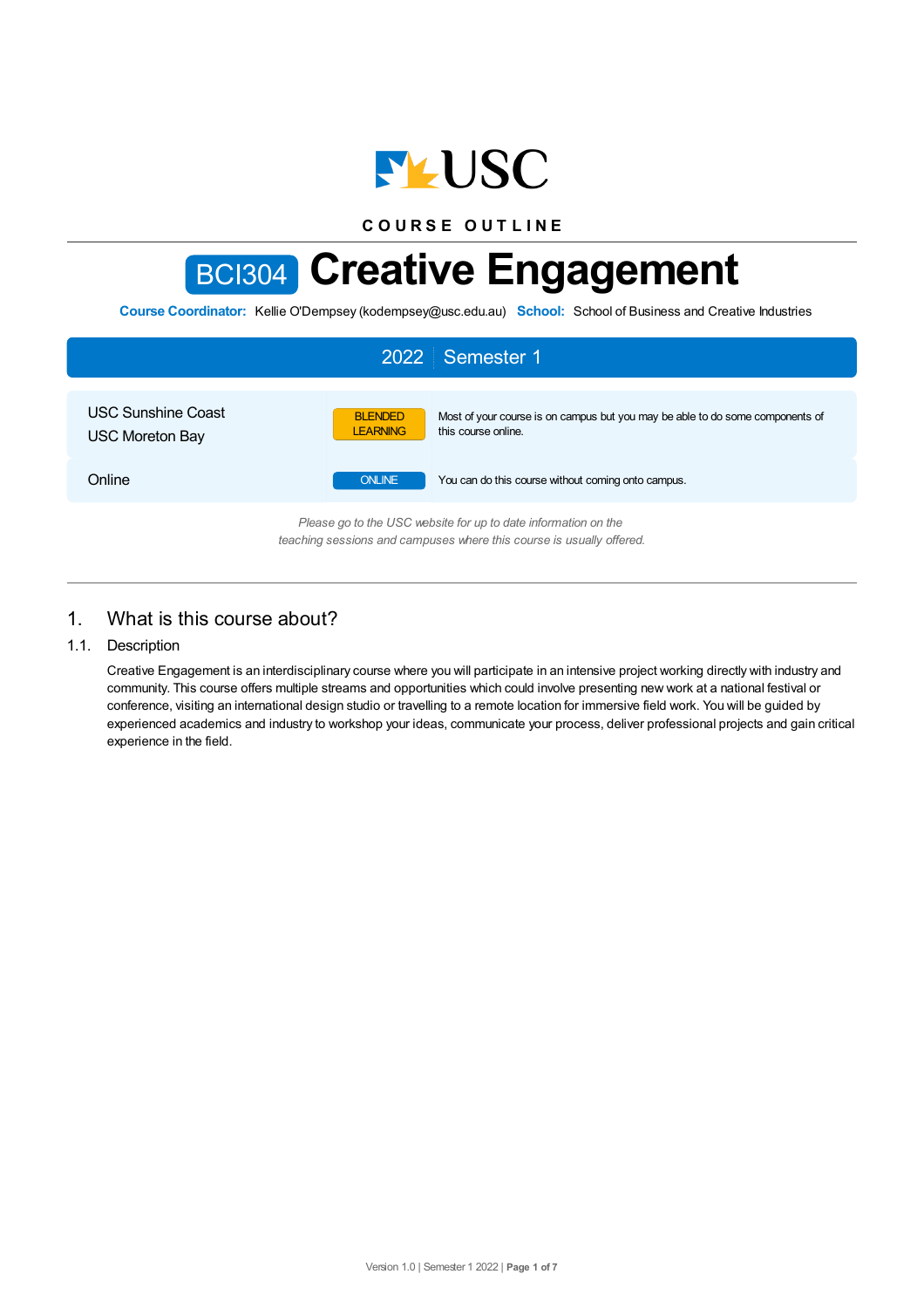## 1.2. How will this course be delivered?

| <b>ACTIVITY</b>                                                                                                                                                | <b>HOURS</b>    | <b>BEGINNING WEEK</b> | <b>FREQUENCY</b> |
|----------------------------------------------------------------------------------------------------------------------------------------------------------------|-----------------|-----------------------|------------------|
| <b>BLENDED LEARNING</b>                                                                                                                                        |                 |                       |                  |
| <b>Learning materials</b> – Asynchronous online interactive learning<br>materials.                                                                             | 1 <sub>hr</sub> | Week 1                | 13 times         |
| <b>Tutorial/Workshop 1</b> – Synchronous and scheduled face to face<br>workshops.                                                                              | 2hrs            | Week 1                | 10 times         |
| <b>Seminar</b> – Synchronous, face to face seminars (Recorded).                                                                                                | 1 <sub>hr</sub> | Week 1                | 3 times          |
| <b>Information session</b> – Synchronous online Task Information<br>Sessions (Recorded/All cohort/Shared with Online).                                         | 1 <sub>hr</sub> | Week 4                | 3 times          |
| <b>ONLINE</b>                                                                                                                                                  |                 |                       |                  |
| <b>Learning materials</b> – Asynchronous, online interactive learning<br>materials.                                                                            | 1 <sub>hr</sub> | Week 1                | 13 times         |
| <b>Tutorial/Workshop 1</b> – Synchronous and scheduled online<br>workshops.                                                                                    | 2hrs            | Week 1                | 10 times         |
| <b>Seminar</b> – The recorded version of the Blended Mode seminars<br>or Synchronous Online Seminars (Recorded) depending on the<br>size of the online cohort. | 1 <sub>hr</sub> | Week 1                | 3 times          |
| <b>Information session</b> – Synchronous online Task Information<br>Sessions (Recorded/All cohort/Shared with Blended).                                        | 1 <sub>hr</sub> | Week 4                | 3 times          |

### 1.3. Course Topics

- Project Development
- Design Thinking
- Field Work
- Collaboration
- Interdisciplinary Research
- Industry Engagement

## 2. What level is this course?

### 300 Level (Graduate)

Demonstrating coherence and breadth or depth of knowledge and skills. Independent application of knowledge and skills in unfamiliar contexts. Meeting professional requirements and AQF descriptors for the degree. May require pre-requisites where discipline specific introductory or developing knowledge or skills is necessary. Normally undertaken in the third or fourth full-time study year of an undergraduate program.

## 3. What is the unit value of this course?

12 units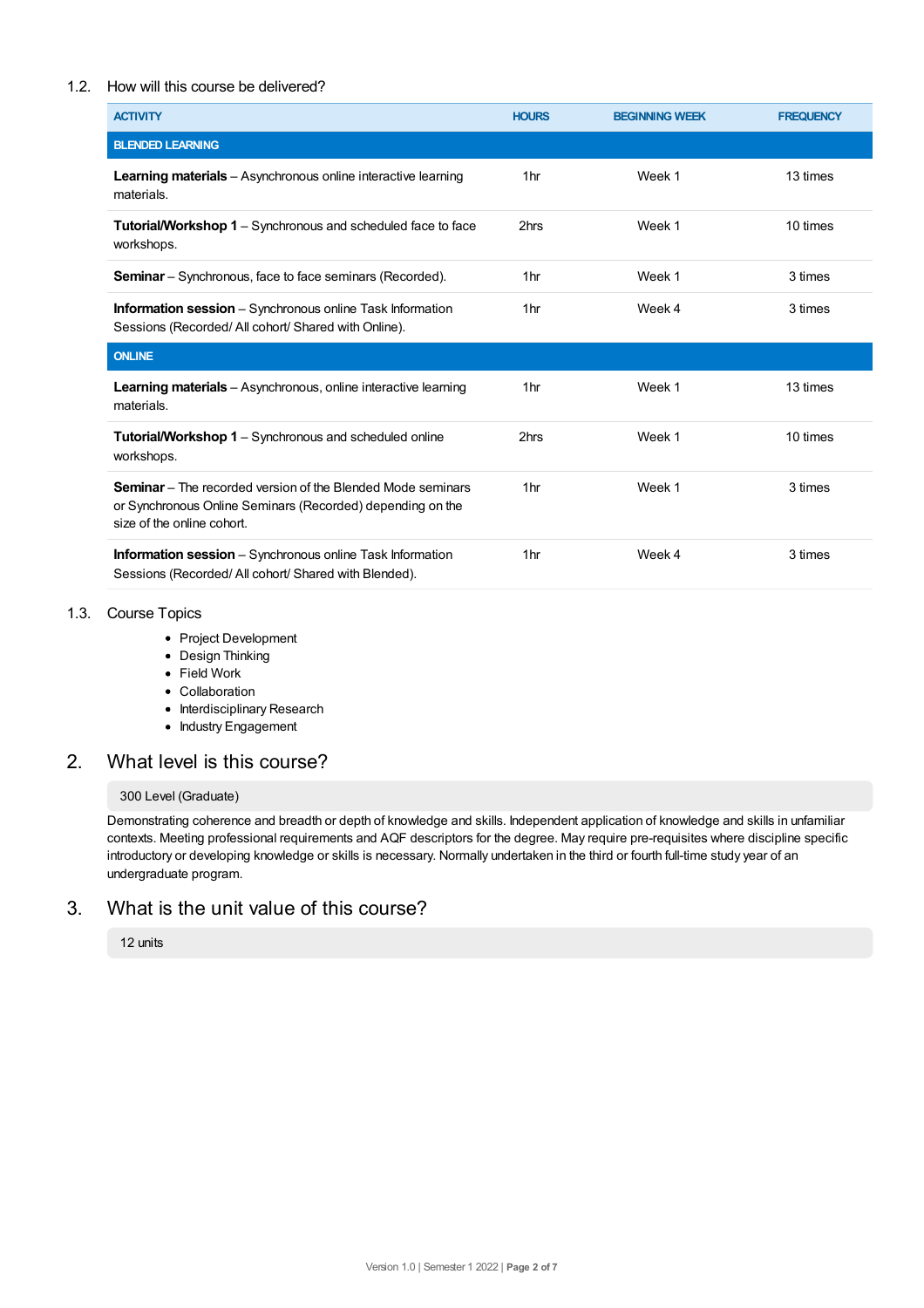# 4. How does this course contribute to my learning?

| <b>COURSE LEARNING OUTCOMES</b>                                                                                                                                                        | <b>GRADUATE QUALITIES</b>                                                 |
|----------------------------------------------------------------------------------------------------------------------------------------------------------------------------------------|---------------------------------------------------------------------------|
| On successful completion of this course, you should be able to                                                                                                                         | Completing these tasks<br>successfully will contribute to<br>you becoming |
| Apply creative project development, research, project management and interdisciplinary skills                                                                                          | Knowledgeable                                                             |
| Communicate knowledge, concepts and creative ideas to various audiences and stakeholders.                                                                                              | Empowered<br>Engaged                                                      |
| Recognise and reflect upon local, regional, and global perspectives in approaching creative<br>practices                                                                               | Creative and critical thinker<br>Engaged<br>Sustainability-focussed       |
| Apply design thinking, ethical practice, and inclusive design methods to generate innovative<br>creative projects and original ideas for diverse contexts locally and internationally. | Empowered<br>Ethical<br>Engaged                                           |

## 5. Am Ieligible to enrol in this course?

Refer to the USC [Glossary](https://www.usc.edu.au/about/policies-and-procedures/glossary-of-terms-for-policy-and-procedures) of terms for definitions of "pre-requisites, co-requisites and anti-requisites".

5.1. Pre-requisites

Not applicable

## 5.2. Co-requisites

Not applicable

5.3. Anti-requisites

Not applicable

5.4. Specific assumed prior knowledge and skills (where applicable)

Not applicable

# 6. How am Igoing to be assessed?

## 6.1. Grading Scale

Standard Grading (GRD)

High Distinction (HD), Distinction (DN), Credit (CR), Pass (PS), Fail (FL).

## 6.2. Details of early feedback on progress

Students will receive feedback on project proposals and creative concepts in Week 3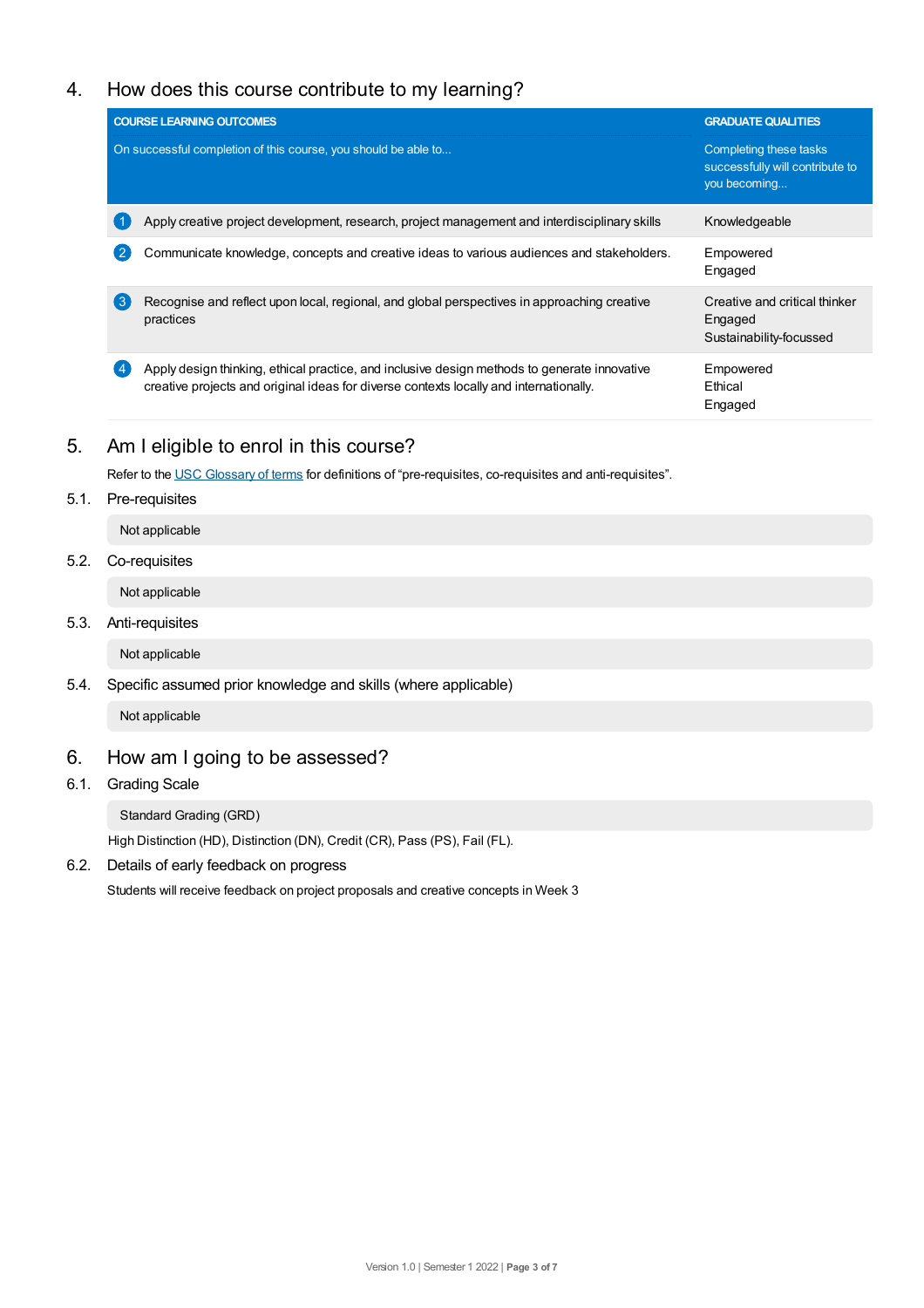## 6.3. Assessment tasks

| <b>DELIVERY</b><br><b>MODE</b> | <b>TASK</b><br>NO. | <b>ASSESSMENT</b><br><b>PRODUCT</b> | <b>INDIVIDUAL</b><br><b>OR GROUP</b> | <b>WEIGHTING</b><br>$\frac{9}{6}$ | <b>WHAT IS THE</b><br><b>DURATION /</b><br><b>LENGTH?</b>                                                        | <b>WHEN SHOULD I</b><br><b>SUBMIT?</b> | <b>WHERE SHOULD I</b><br><b>SUBMIT IT?</b>                      |
|--------------------------------|--------------------|-------------------------------------|--------------------------------------|-----------------------------------|------------------------------------------------------------------------------------------------------------------|----------------------------------------|-----------------------------------------------------------------|
| All                            | 1                  | Plan                                | Individual or<br>Group               | 20%                               | 1500 words or<br>equivalent (the<br>size of the<br>plan is<br>dependent on<br>the number of<br>team<br>members). | Week 4                                 | <b>Online Assignment</b><br>Submission with<br>plagiarism check |
| All                            | 2                  | Oral                                | Individual or<br>Group               | 40%                               | 10-minutes<br>oral<br>presentation                                                                               | Week 13                                | To be Negotiated                                                |
| All                            | 3                  | Report                              | Individual                           | 40%                               | 2000-words<br>and<br>documentation                                                                               | Week 13                                | <b>Online Assignment</b><br>Submission with<br>plagiarism check |

## **All - Assessment Task 1:** Project Plan and Itinerary

| <b>GOAL:</b>     | You will develop a project plan that will identify, discuss and negotiate a travel itinerary designed to deliver a creative<br>project or field experience. The project plan and travel itinerary must include a project overview, reflection of how the<br>experience will enhance and expand your disciplinary knowledge, risk assessment, team profiles, deliverables and a<br>summary of how tasks, travel itinerary and time will be managed. The plan should be submitted in a written format but the<br>format can be negotiated with the Course Coordinator. Specific task details and description can be found in the Task 1<br>folder. |                                                                |                                     |  |
|------------------|--------------------------------------------------------------------------------------------------------------------------------------------------------------------------------------------------------------------------------------------------------------------------------------------------------------------------------------------------------------------------------------------------------------------------------------------------------------------------------------------------------------------------------------------------------------------------------------------------------------------------------------------------|----------------------------------------------------------------|-------------------------------------|--|
| <b>PRODUCT:</b>  | Plan                                                                                                                                                                                                                                                                                                                                                                                                                                                                                                                                                                                                                                             |                                                                |                                     |  |
| <b>FORMAT:</b>   | n/a                                                                                                                                                                                                                                                                                                                                                                                                                                                                                                                                                                                                                                              |                                                                |                                     |  |
| <b>CRITERIA:</b> | No.                                                                                                                                                                                                                                                                                                                                                                                                                                                                                                                                                                                                                                              |                                                                | <b>Learning Outcome</b><br>assessed |  |
|                  |                                                                                                                                                                                                                                                                                                                                                                                                                                                                                                                                                                                                                                                  | Application of creative project development and research       |                                     |  |
|                  | 2                                                                                                                                                                                                                                                                                                                                                                                                                                                                                                                                                                                                                                                | Application of project management skills                       |                                     |  |
|                  | 3                                                                                                                                                                                                                                                                                                                                                                                                                                                                                                                                                                                                                                                | Communication of concepts, plans and proposed project outcomes | $\left( 2\right)$                   |  |
|                  |                                                                                                                                                                                                                                                                                                                                                                                                                                                                                                                                                                                                                                                  |                                                                |                                     |  |

## **All - Assessment Task 2:** Oral Presentation

| <b>GOAL:</b>    | You will work with your group to write and deliver a 10 minute oral presentation after returning from your travels to reflect on<br>your experiences. The oral presentation will be developed in response to an interdisciplinary question that will be selected<br>during the intensive. Oral presentations can include creative artefacts and should involve all group members and be<br>accompanied by slides and audio-visual materials. |
|-----------------|----------------------------------------------------------------------------------------------------------------------------------------------------------------------------------------------------------------------------------------------------------------------------------------------------------------------------------------------------------------------------------------------------------------------------------------------|
| <b>PRODUCT:</b> | Oral                                                                                                                                                                                                                                                                                                                                                                                                                                         |
| <b>FORMAT:</b>  | Oral presentation, audio-visual slides and field documentation                                                                                                                                                                                                                                                                                                                                                                               |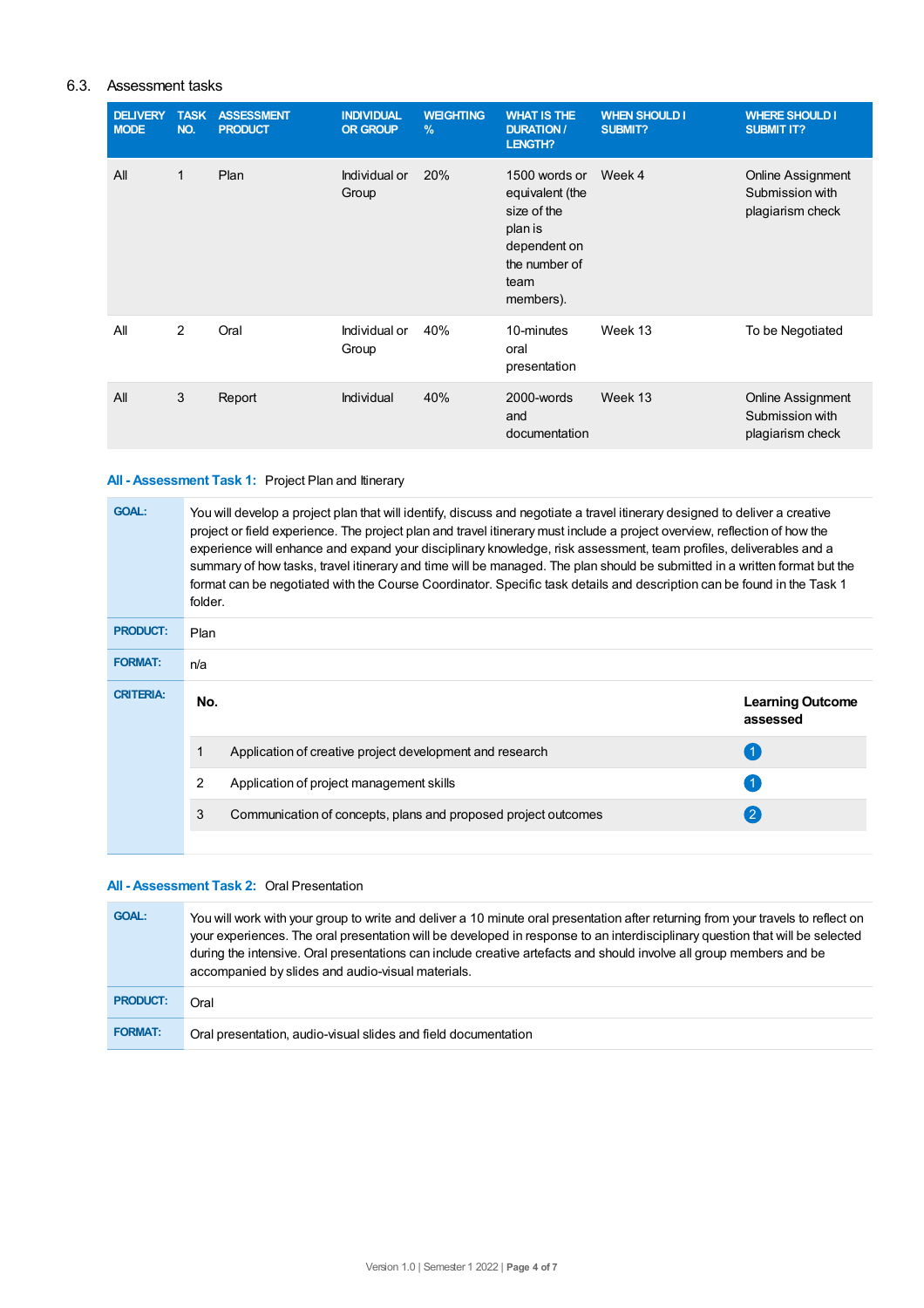| <b>CRITERIA:</b> | No. |                                                                                           | <b>Learning Outcome</b><br>assessed |
|------------------|-----|-------------------------------------------------------------------------------------------|-------------------------------------|
|                  |     | Communication of project experience and outcomes to various audiences and<br>stakeholders |                                     |
|                  | 2   | Reflection on local, regional and global perspectives in project outcomes and experiences | $\left( 3 \right)$                  |
|                  | 3   | Application of ethical and inclusive design methods in project delivery and outcomes      | $\overline{4}$                      |
|                  | 4   | Application of original creative ideas, processes and outcomes                            |                                     |
|                  |     |                                                                                           |                                     |

## **All - Assessment Task 3:** Field Report and Documentation

| <b>GOAL:</b>     | The field report will document personal responses, group tasks and critical reflections on all workshops and research<br>experiences during the project. The report will describe, engage and reflect on the interdisciplinary research methods and<br>design thinking strategies. |                                     |  |  |  |
|------------------|------------------------------------------------------------------------------------------------------------------------------------------------------------------------------------------------------------------------------------------------------------------------------------|-------------------------------------|--|--|--|
|                  | The field report will include 2000-word written response and should also include documentation which could include<br>images, maps, reflective field notes or audio-visual recordings. The report must reference at least three of the (project<br>specific) course readings.      |                                     |  |  |  |
| <b>PRODUCT:</b>  | Report                                                                                                                                                                                                                                                                             |                                     |  |  |  |
| <b>FORMAT:</b>   | The format of your report will depend on your project and must be negotiated with the Course Coordinator.                                                                                                                                                                          |                                     |  |  |  |
| <b>CRITERIA:</b> | No.                                                                                                                                                                                                                                                                                | <b>Learning Outcome</b><br>assessed |  |  |  |
|                  | Application of creative skills, project management and research<br>1                                                                                                                                                                                                               |                                     |  |  |  |
|                  | 2<br>Communication of outcomes, knowledge and creative ideas                                                                                                                                                                                                                       | $\left 2\right $                    |  |  |  |
|                  | 3<br>Reflection on local, regional and global perspectives and project context                                                                                                                                                                                                     | $\left(3\right)$                    |  |  |  |
|                  | Application of original creative practice and ethical and inclusive design methods<br>4                                                                                                                                                                                            |                                     |  |  |  |
|                  |                                                                                                                                                                                                                                                                                    |                                     |  |  |  |

## 7. Directed study hours

A 12-unit course will have total of 150 learning hours which will include directed study hours (including online if required), self-directed learning and completion of assessable tasks. Directed study hours may vary by location. Student workload is calculated at 12.5 learning hours per one unit.

## 8. What resources do I need to undertake this course?

Please note: Course information, including specific information of recommended readings, learning activities, resources, weekly readings, etc. are available on the course Canvas site– Please log in as soon as possible.

8.1. Prescribed text(s) or course reader

There are no required/recommended resources for this course.

### 8.2. Specific requirements

Not applicable

## 9. How are risks managed in this course?

Risk assessments have been performed for all field activities and low to moderate levels of health and safety risk exists. Moderate risks may include working in an Australian bush setting, working with people, working outside normal office hours for example. It is your responsibility to review course material, search online, discuss with lecturers and peers and understand the health and safety risks associated with your specific course of study and to familiarise yourself with the University's general health and safety principles by reviewing the online [induction](https://online.usc.edu.au/webapps/blackboard/content/listContentEditable.jsp?content_id=_632657_1&course_id=_14432_1) training for students, and following the instructions of the University staff.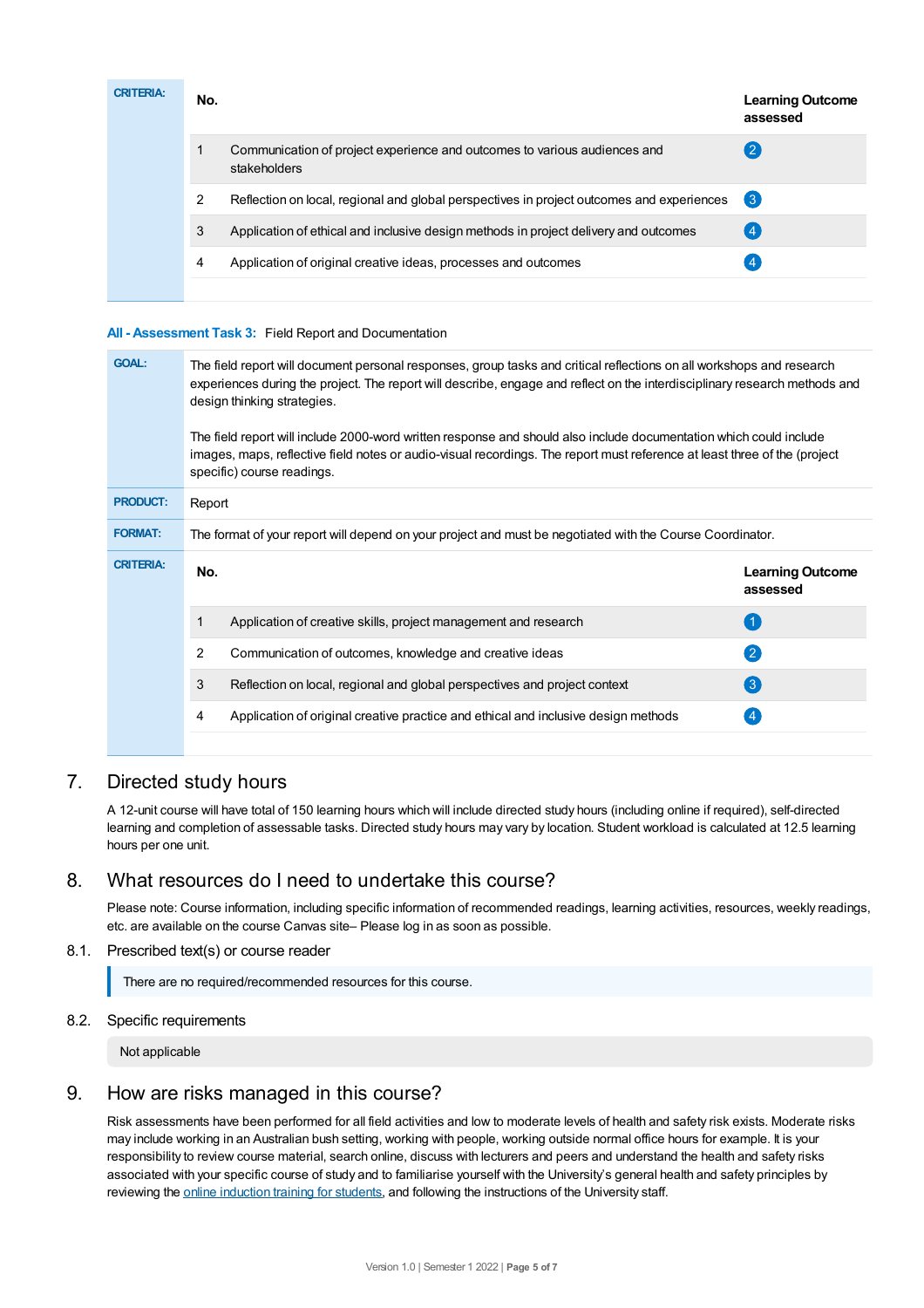## 10. What administrative information is relevant to this course?

## 10.1. Assessment: Academic Integrity

Academic integrity is the ethical standard of university participation. It ensures that students graduate as a result of proving they are competent in their discipline. This is integral in maintaining the value of academic qualifications. Each industry has expectations and standards of the skills and knowledge within that discipline and these are reflected in assessment.

Academic integrity means that you do not engage in any activity that is considered to be academic fraud; including plagiarism, collusion or outsourcing any part of any assessment item to any other person. You are expected to be honest and ethical by completing all work yourself and indicating in your work which ideas and information were developed by you and which were taken from others. You cannot provide your assessment work to others.You are also expected to provide evidence of wide and critical reading, usually by using appropriate academic references.

In order to minimise incidents of academic fraud, this course may require that some of its assessment tasks, when submitted to Canvas, are electronically checked through Turnitin. This software allows for text comparisons to be made between your submitted assessment item and all other work to which Turnitin has access.

### 10.2. Assessment: Additional Requirements

Eligibility for Supplementary Assessment

Your eligibility for supplementary assessment in a course is dependent of the following conditions applying:

The final mark is in the percentage range 47% to 49.4% The course is graded using the Standard Grading scale You have not failed an assessment task in the course due to academic misconduct

### 10.3. Assessment: Submission penalties

Late submission of assessment tasks will be penalised at the following maximum rate:

5% (of the assessment task's identified value) per day for the first two days from the date identified as the due date for the assessment task

10% (of the assessment task's identified value) for the third day

20% (of the assessment task's identified value) for the fourth day and subsequent days up to and including seven days from the date identified as the due date for the assessment task

A result of zero is awarded for an assessment task submitted seven days from the date identified as the due date for the assessment task. Weekdays and weekends are included in the calculation of days late.

To request an extension, you must contact your Course Coordinator and supply the required documentation to negotiate an outcome.

### 10.4. SafeUSC

USC is committed to a culture of respect and providing a safe and supportive environment for all members of our community. For immediate assistance on campus contact SafeUSC by phone: 07 [5430](tel:07%205430%201168) 1168 or using the [SafeZone](https://www.safezoneapp.com) app. For general enquires contact the SafeUSC team by phone 07 [5456](tel:07%205456%203864) 3864 or email [safe@usc.edu.au](mailto:safe@usc.edu.au).

The SafeUSC Specialist Service is a Student Wellbeing service that provides free and confidential support to students who may have experienced or observed behaviour that could cause fear, offence or trauma. To contact the service call 07 [5430](tel:07%205430%201226) 1226 or email [studentwellbeing@usc.edu.au](mailto:studentwellbeing@usc.edu.au).

### 10.5. Study help

For help with course-specific advice, for example what information to include in your assessment, you should first contact your tutor, then your course coordinator, if needed.

If you require additional assistance, the Learning Advisers are trained professionals who are ready to help you develop a wide range of academic skills. Visit the Learning [Advisers](https://www.usc.edu.au/current-students/student-support/academic-and-study-support/learning-advisers) web page for more information, or contact Student Central for further assistance: +61 7 5430 2890 or [studentcentral@usc.edu.au](mailto:studentcentral@usc.edu.au).

## 10.6. Wellbeing Services

Student Wellbeing provide free and confidential counselling on a wide range of personal, academic, social and psychological matters, to foster positive mental health and wellbeing for your academic success.

To book a confidential appointment go to [Student](https://studenthub.usc.edu.au/) Hub, email [studentwellbeing@usc.edu.au](mailto:studentwellbeing@usc.edu.au) or call 07 5430 1226.

### 10.7. AccessAbility Services

Ability Advisers ensure equal access to all aspects of university life. If your studies are affected by a disability, learning disorder mental health issue, injury or illness, or you are a primary carer for someone with a disability or who is considered frail and aged, [AccessAbility](https://www.usc.edu.au/learn/student-support/accessability-services/documentation-requirements) Services can provide access to appropriate reasonable adjustments and practical advice about the support and facilities available to you throughout the University.

To book a confidential appointment go to [Student](https://studenthub.usc.edu.au/) Hub, email [AccessAbility@usc.edu.au](mailto:AccessAbility@usc.edu.au) or call 07 5430 2890.